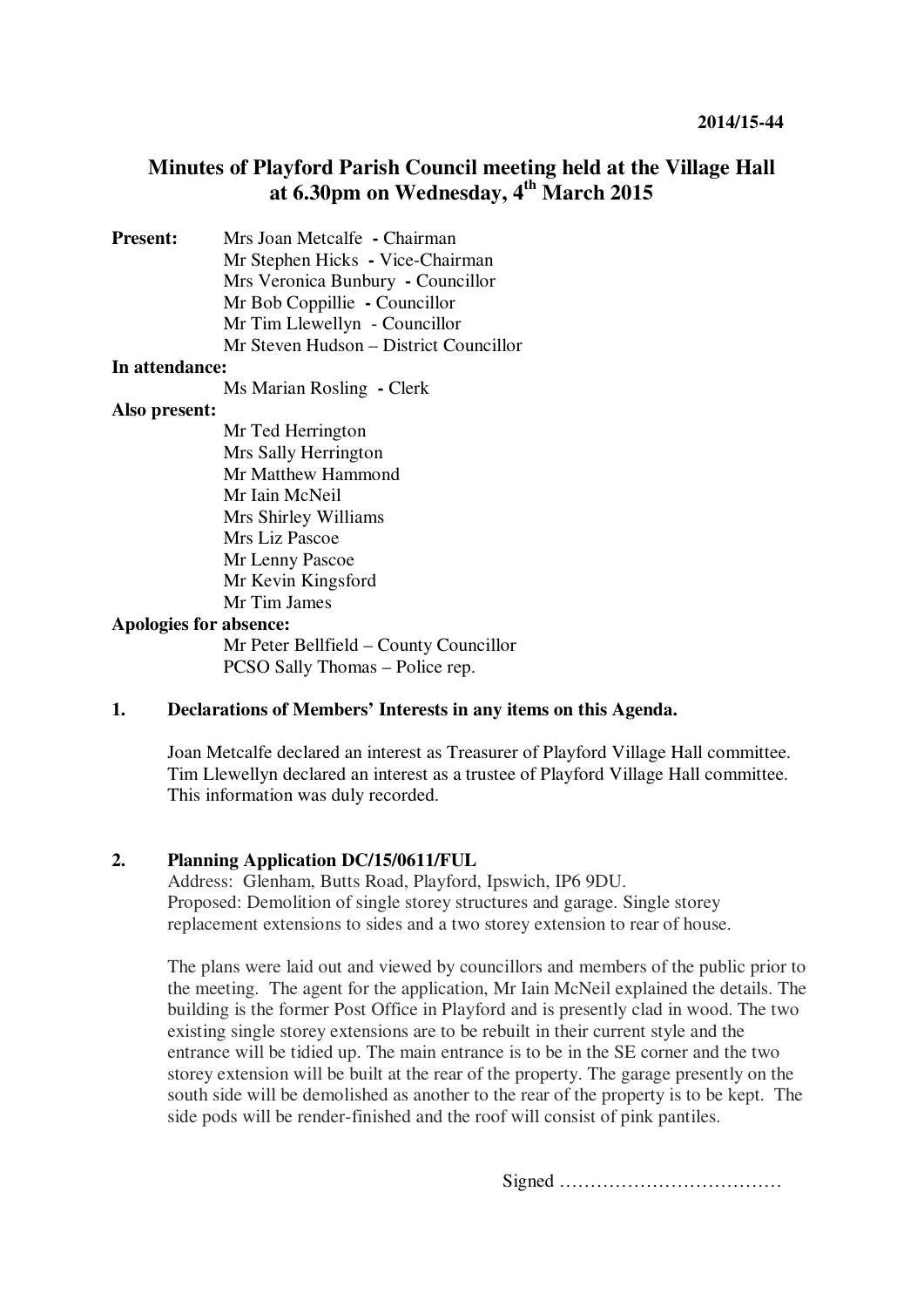All councillors were happy with the plans and no questions were forthcoming from the floor. It is planned to start the building work as soon as planning permission is obtained. Joan Metcalfe requested that drivers of delivery vehicles were asked to respect village requirements and not to obstruct or impede local traffic.

Joan Metcalfe proposed approval of the plans and this was seconded by Tim Llewellyn. The motion was unanimously passed.

# **3. To approve the Minutes from the meetings held on 14th January and 29th January 2015.**

Joan Metcalfe proposed acceptance of both sets of minutes and this was seconded by Steve Hicks. The minutes were then signed by the Chairman.

### **4. Matters arising from the Minutes.**

None other than the fact that Tim Llewellyn is still pursuing Barclays Bank re his Online Banking registration.

### **5. Action Log Review**

**AP-71** Two new yellow grit bins were finally installed in Butts Road on 5<sup>th</sup> February and the remains of the old wooden ones were kindly tidied up by Sam Webber.

**AP-81** Byway 19 **-** Debbie Adams of Eastern Area Highways, Saxmundham has said that SCC are awaiting more favourable conditions before starting repair work but it is hoped that this will commence soon.

**AP-90** Bridleway sign at junction of C324 opposite Church Road still not repaired - the clerk is awaiting an update from SCC.

**AP-92** Footpath no. 20 (through Alder Carr) – this should be cut back in the Spring.

**AP-93** Unregistered footpath from C330 to U3311- a meeting with landowners is to be arranged where it is hoped to discuss procedure regarding this.

**AP-95** Footpath sign at junction of Bransons Lane and Butts Road needs repairs.

For more details see Action Log appended at end of the Minutes.

Signed …………………………………..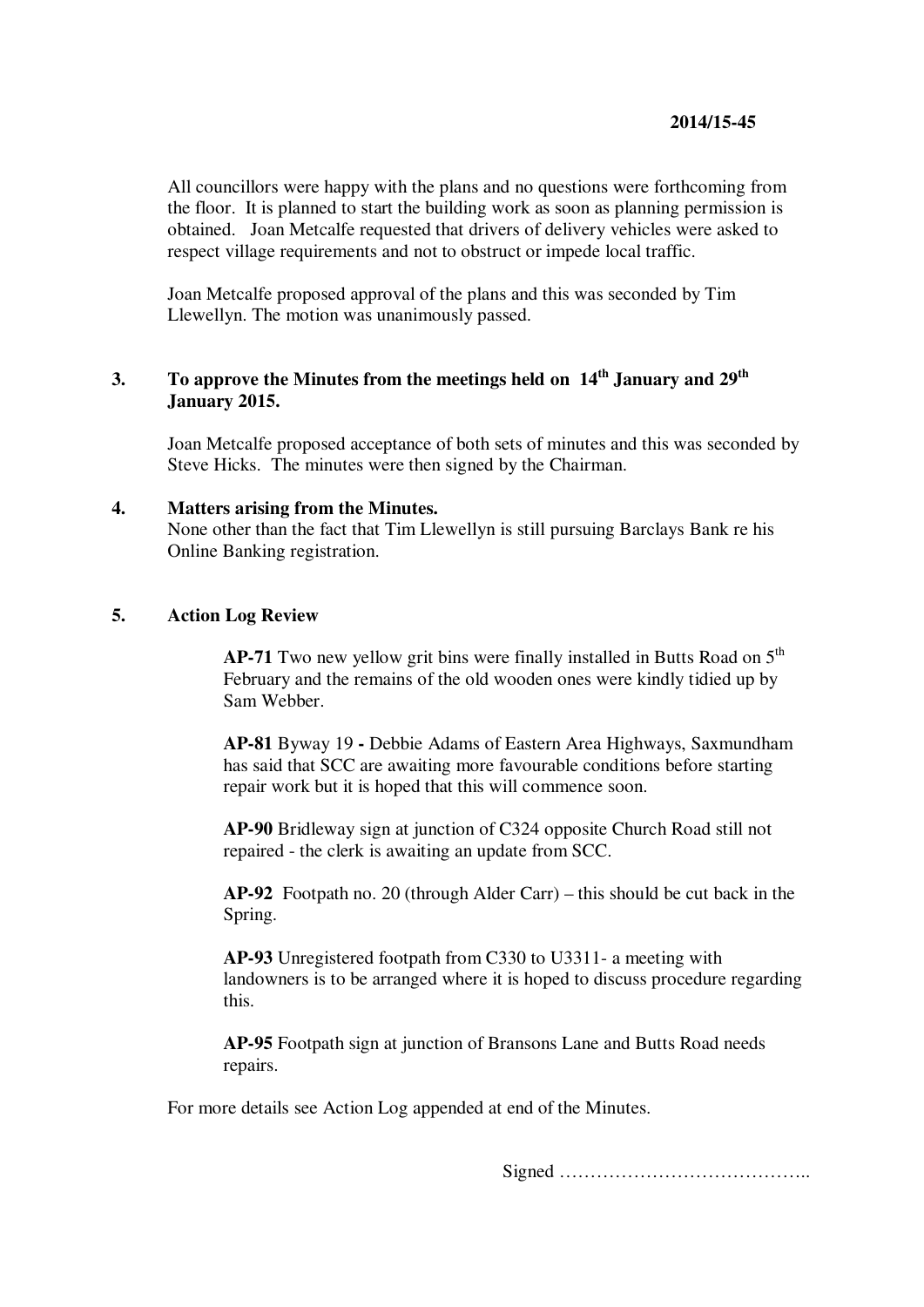### **6. County Councillor Peter Bellfield's report**

Peter Bellfield sent his apologies for absence but is about to undergo an operation in hospital. He hopes to be available to take phone calls within two weeks if anything is required of him.

### **7. District Councillor Steven Hudson's report**

Steven Hudson announced that he is not standing at the forthcoming election in May. He reported that council tax will remain at the same level for the fifth year running although the Police element will rise by a very small amount as their government subsidy is declining rapidly.

Suffolk County Council is moving their offices to the former Girdlestones site at Melton. This should achieve a saving of £500,000 per year.

Steven announced that he had been successful in obtaining £1000.00 from the Enabling Communities budget to assist with the Basketball project. It is hoped that this will cover the cost of providing a hard surface around the Basketball post when it is installed. However no funds were obtainable for help with the bridge re-painting as the District Council is unable to fund maintenance for structures that County Council (Highways) is responsible for.

It seems that there are no current plans for faster Broadband speeds in Playford yet.

### **8. Police Report.**

PCSO Sally Thomas was unable to attend the meeting but sent in the Police report for Kesgrave & District SNT detailing the usual priorities of tackling anti-social behaviour and monitoring speeding in the area. Warnings of a scam in Beccles were issued following a woman in her 80's who was targeted recently -someone reputedly from the Police had phoned her to advise of fraudulent activity on her bank account and had asked for her PIN and other details. They had also blocked her phone line when she tried to dial 999 so that when she thought she was speaking to the Police, she was in fact still connected to the fraudsters.

The 12PT reports show no crimes reported in Playford in January or February.

For more details - see the Police report appended at the end of these minutes.

Signed ………………………………..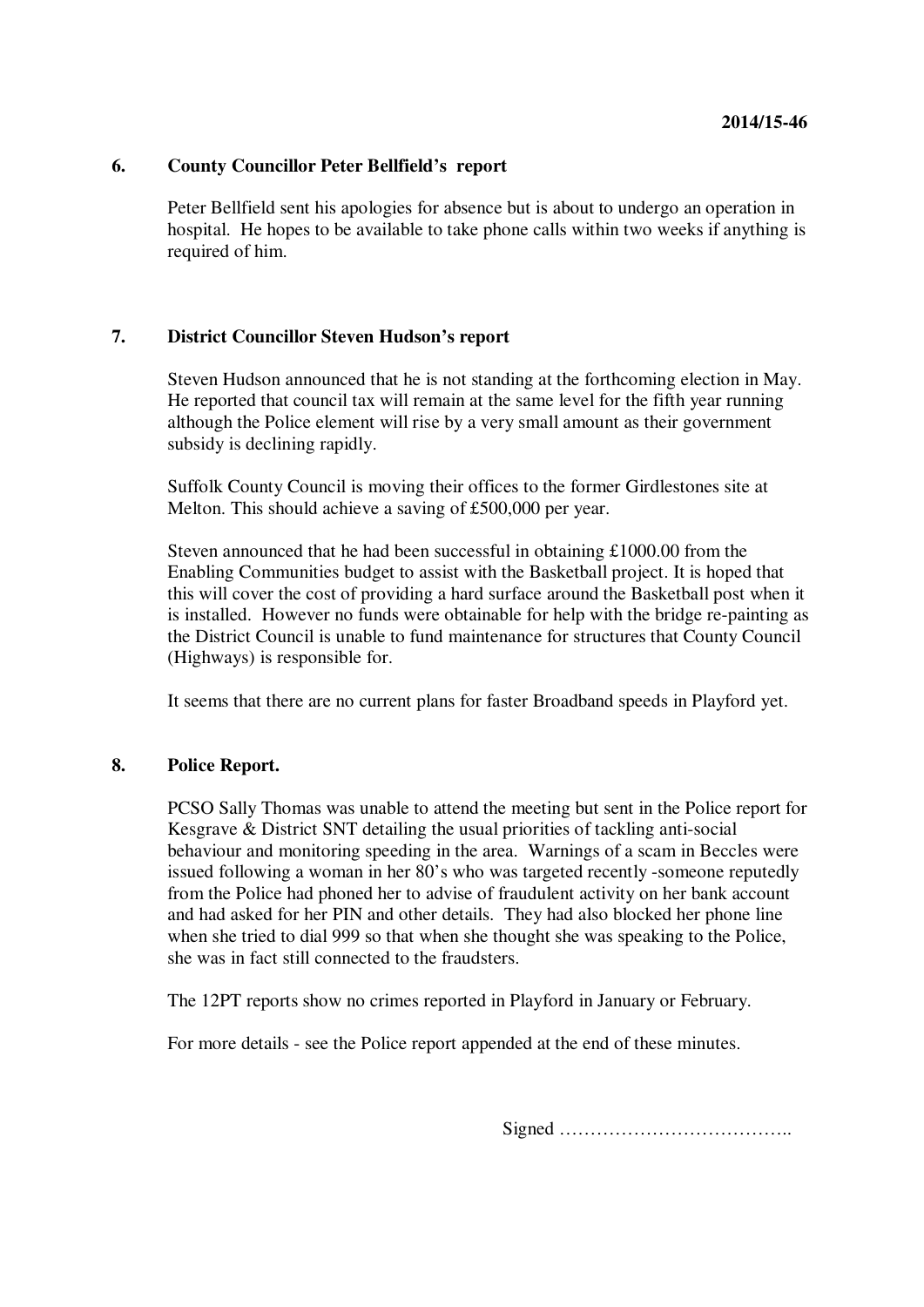## **9. Finance**

 $\circ$  Reporting & authorisation of cheques:

|         | $1.5.5$ $1.00$ $1.00$ $1.00$ $1.00$ $1.00$ $1.00$ $1.00$ $1.00$ $1.00$ $1.00$ |                                                         |                        |
|---------|-------------------------------------------------------------------------------|---------------------------------------------------------|------------------------|
|         | 748 Transfer to NS&I savings a/c                                              | £1500.00                                                |                        |
|         | 749 Benefice Magazine                                                         | £100.00                                                 | <b>Annual Donation</b> |
|         | M J Rosling<br>Online                                                         | £26.28                                                  | Clerk's expenses       |
| $\circ$ | Bank balances:<br>Barclays Bank current account<br>NS&I Savings account       | £1933.53<br>as at 28, 2.15<br>£3292.46<br>as at 28.2.15 |                        |

- o New signatory required for NS&I account: It was agreed to add Tim Llewellyn as a new signatory to this account to replace Veronica Bunbury who is stepping down after this term of office. Tim duly signed the appropriate forms along with the Chairman, Joan Metcalfe and the Clerk, Marian Rosling.
- o Budget Forecast for 2015/2016: The Precept grant for the coming year is £124.39

### **10. Highways**

The state of roads and lanes in the village is still causing concern and farm vehicles continue to damage verges and break up the tarmac at the sides of the roads thus making the useable surface even narrower. Letters have been sent to farmers in the parish requesting that they ask their drivers to be more considerate both to other road users and to be mindful of the damage which may be caused though it is believed to be mainly caused by contract workers.

Joan Metcalfe suggested holding a meeting with local landowners to try and address this problem. Clerk to write to each landowner to invite them to join councillors in a meeting to discuss possible solutions.

### **11. Unregistered Footpath C330 – U3311**

This has been covered under Action Points review.

#### **12. Risk Assessment Update**

Joan Metcalfe has finalised the Risk Assessment update and circulated this to councillors by email. This is now ready to be put onto the website with a link on the homepage.

Tim Llewellyn has finalised the Financial Risk update, the Clerk was asked to verify what was checked by the internal and external audits. It was agreed that the back-up of data made at regular intervals to a memory stick should be kept in the locked filing cabinet at the village hall.

It was agreed to review the complete Risk Assessment at every other meeting.

Signed …………………………………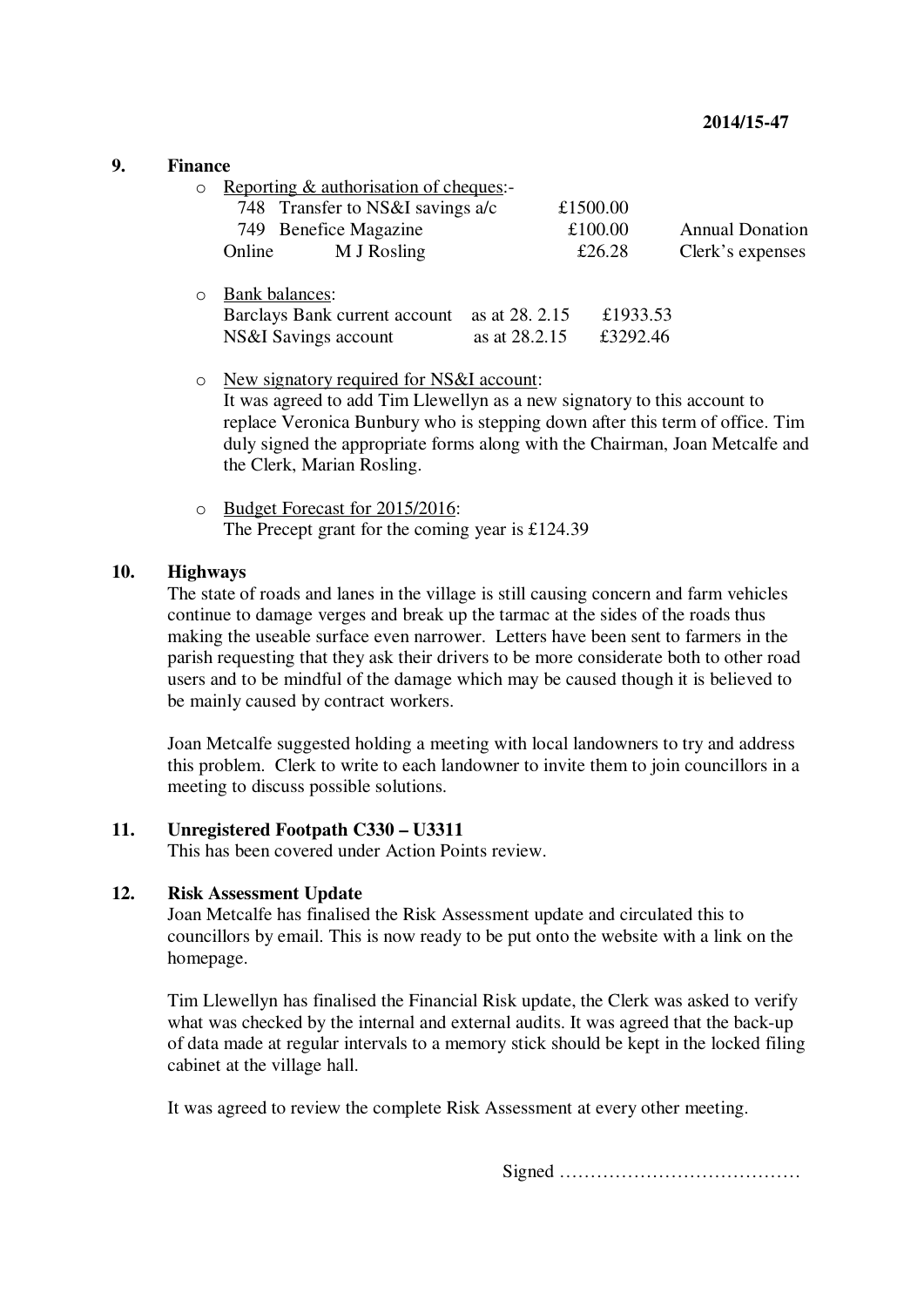### **13. Election May 2015**

There are several possible candidates to approach with a view to inviting them to stand as councillors for the next term of office and this will be followed up. It is hoped that it may be possible to increase the number of councillors back to our full complement of seven.

### **14. Outdoor Playspace funds.**

The location of the basketball post must be decided upon by the parish council and be agreed by SCDC before they will release funds. A meeting has been arranged in daylight on the playing field at 5pm on  $9<sup>th</sup>$  March to finalise this.

### **15. Village Sign – discuss payment**

The village sign has at last been returned from being refurbished and looks excellent – it will need treating with teak oil every month to keep it from deteriorating and Eric Metcalfe has kindly undertaken to do this regularly. Paul Clare who did the renovation work has requested a small donation to be given to The Children's Hospice in respect of his work and it was agreed to send a cheque for £100.00. The Parish Council extend their grateful thanks to Paul and the Clerk will write a letter stating this to accompany the cheque.

To prevent further weather damage, it was suggested that a small wooden canopy could possibly be erected over the sign when it is replaced above the notice board on the village green. Clerk to approach Jerry Hearle to see whether this is feasible and if so to obtain a quote for the work.

#### **16. Correspondence received:**

- a) A letter has been received from Barclays Bank to advise of Changes to Business Customer Agreements.
- b) A letter has been received from Ipswich Borough Council informing us that the Ipswich Local Plan – Urban Character Supplementary Planning Document was adopted on 28.1.15
- c) Communications have been received from SALC advising details of :
	- i) LAIS 1373 Automatic Precept Referendum
	- ii) LAIS 1374 Councillor Travel Expenses claims
	- iii) LAIS 1375 The Electronic Summons for councillors
- d) A letter has been received from Disability Advice Centre requesting a donation.
- e) A letter has been received from Magpas Helimedix requesting a donation.

Signed ………………………………..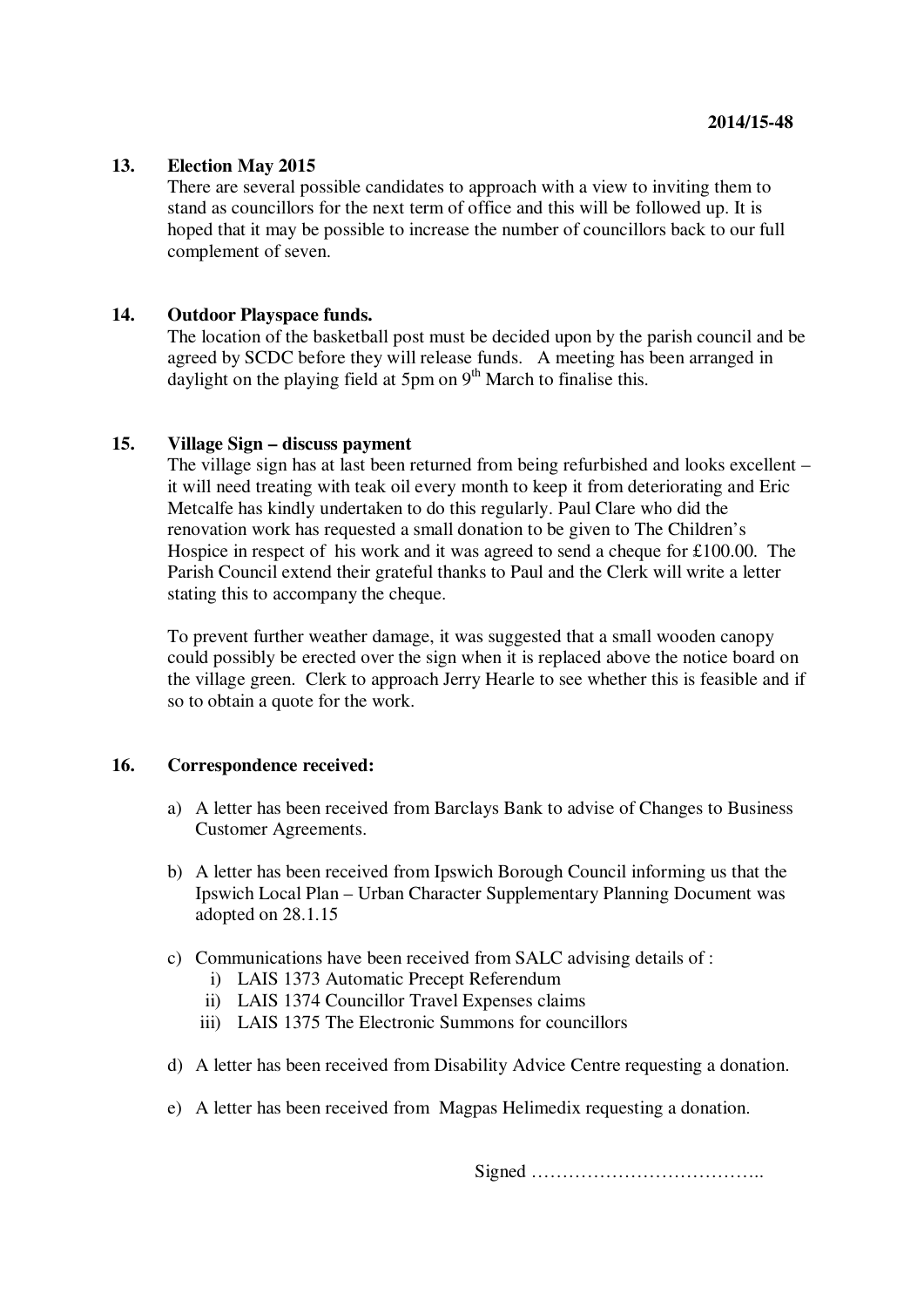## **17. AOB**

Veronica Bunbury suggested a litter pick to tidy up the village – a Sunday was thought to be best choice to include as many people as possible but there does not appear to be a suitable date when the Hall is free to use for a starting point and for refreshments afterwards. It was resolved to put this on to July's agenda with a view to arranging something in October.

Joan Metcalfe stated that as we were currently unable to obtain funding for repainting the railings over the river bridge we should arrange a working party to help clear the vegetation and to scrub the railings to improve their appearance – this is to go on the agenda for the meeting to be held in May.

Veronica Bunbury suggested a sign to be put up in the village reminding dog owners to pick up dog waste and/or to have a dog litter bin with a dispenser underneath supplying plastic bags. Joan Metcalfe is to look for a suitable position for such a sign, possibly near to the bottle bank.

The phone box in the village has been beautifully cleaned but was found to be not working. BT has been asked to investigate.

Ted Herrington asked why his questions sent to the clerk two weeks ago, had not been included in the Agenda – unfortunately this email was never received but included:

- a) The number of councillors should be 7 (currently operating with 5) and he thought this should be made clear to the Elections Office. In fact the Elections Office is aware of this and should be sending out 7 sets of Nomination Papers for candidates to be re-elected.
- b) Ted wanted to know why sanctions imposed on Planning Applications were not followed up: In fact they are usually reported to SCDC Planning Dept who is responsible, but the parish council is unable to do more than remind them if nothing has been done. District Councillor Steven Hudson stated that the question of planning enforcement was being looked at.
- c) Parking at the village hall: Builders working at the Sevenoaks site nearby have been given permission to park their vehicles here as there is no room on the road –this means the car park is often unacceptably full and the gates to the field are often blocked. Ted suggested that the builders be charged for parking dues and that they should make good the damage to the grass area after their project is finished. Joan Metcalfe has contacted the builders who will pay a gratuity towards their parking and the state of the grass will be assessed when they have finished their project.

Finally, Joan Metcalfe extended her grateful thanks on behalf of the whole council for the tremendous contribution of work undertaken by Veronica Bunbury during her years on the parish council. Veronica will not be standing for re-election in May.

Signed …………………………….